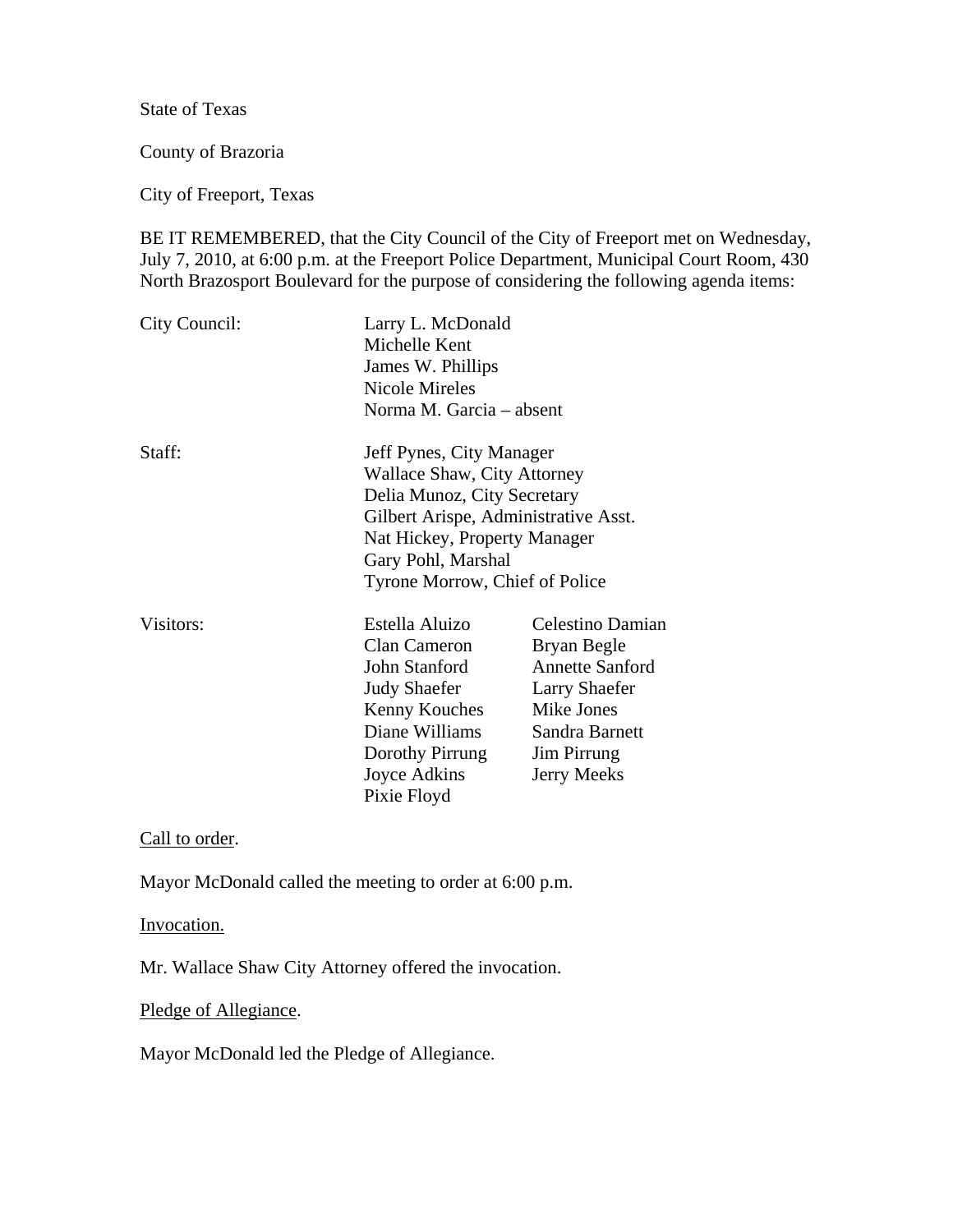# Consideration of approving the June 21st, 2010 Council Minutes.

On a motion by Councilwoman Kent, seconded by Councilwoman Mireles, with all present voting "aye", Council unanimously approved the June 21st, 2010 Council **Minutes** 

## Attending citizens and their business.

Forms for Attending Citizens Comments Registration were available to audience.

There were none.

Consideration of Resolution No. 2010-2237 nominating, constituting and appointing a qualified person(s) to an unexpired term of the Beautification/Parks & Recreation Committee.

On a motion by Councilman Phillips, seconded by Councilwoman Kent, with all present voting "aye", Council unanimously approved Resolution No. 2010-2237 nominating and appointing Eve Thompson to an unexpired term of the Beautification/Parks/ & Recreation Committee.

Consideration of selling the City's interest on Block 752, Lot 10 thru 12, Velasco Townsite, known as 420 S. Ave. G, Tx. Id 8110-0509-000.

This item was reagendaed.

Consideration of selling the City's interest on Block 729, Lot 3 & 4, Velasco Townsite, known as 1318-1320 North Ave. L, Tx. Id 8110-3227-000.

On a motion by Councilman Phillips, seconded by Councilwoman Mireles, with all present voting "aye", Council unanimously approved selling the City's interest on Block 729, Lot 3 & 4, Velasco Townsite, known as 1318-1320 North Ave. L., Tx. Id 8110- 3227-000.

Consideration of selling the City's interest on Block 71, Lot 7, Velasco Townsite, known as 214 South Ave. I, Tx Id 8110-0703-110.

On a motion by Councilman Phillips, seconded by Councilwoman Kent, with all present voting 3 to 1, Council approved selling the City's interest on Block 71, Lot 7, Velasco Townsite, known as 214 South Ave. I, Tx. Id 8110-0703-110. Councilwoman Mireles opposed.

Consideration of signing a replat of Block 502, Lot 15 thru 18, Velasco Townsite 5- Broad Subdivision , known as 5 North Ave. B.

On a motion by Councilman Phillips, seconded by Councilwoman Mireles, with all present voting "aye", Council unanimously approved signing a replat of Block 502, Lot 15 thru 18, Velasco Townsite 5-Broad Subdivision, known as 5 North Ave. B.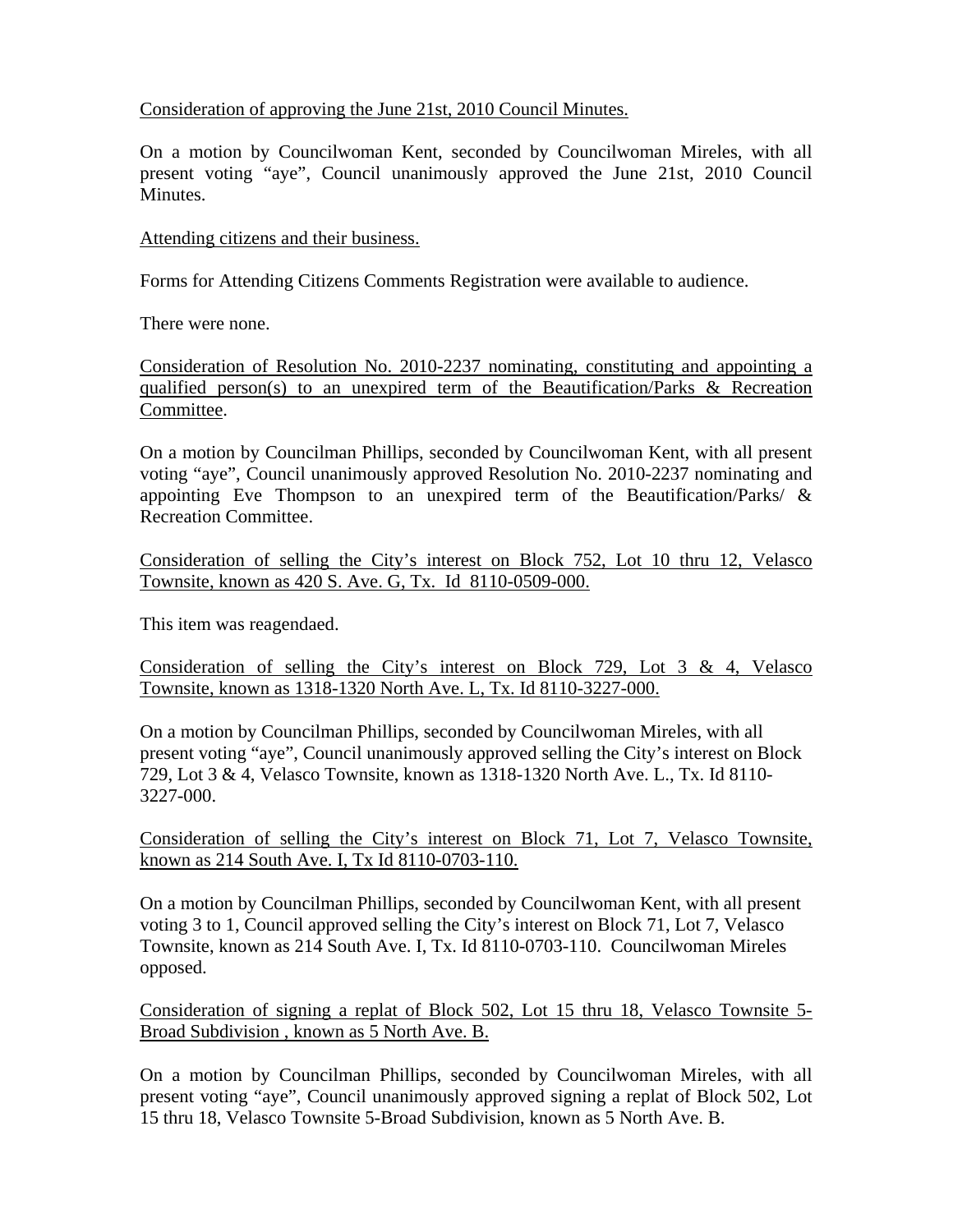Consideration of signing a replat of Block 6, Lots 7 thru 12, Velasco Townsite, Freeport VFW Post No. 4341 Subdivision, known as 108 South Ave. D.

On a motion by Councilman Phillips, seconded by Councilwoman Mireles, with all present voting "aye", Council unanimously approved signing a replat of Block 6, Lots 7 thru 12, Velasco Townsite, Freeport VFW Post No. 4341 Subdivision, known as 108 South Ave. D.

Consideration of calling a Public Hearing on the proposed amendment to the Urban Renewal Plan of the City of Freeport, Texas.

On a motion by Councilman Phillips, seconded by Councilwoman Kent, with all present voting 3 to l, Council approved August 16th, 2010 calling a Public Hearing on the proposed amendment to the Urban Renewal Plan of the City of Freeport, Texas. Councilwoman Mireles opposed.

Consideration of the setting a date for the City Council to sit as the Board of Adjustments and Appeals under the Standard Unsafe Building Abatement Code, to consider whether or not the building(s) or structure(s) located at 119 South Gulf Blvd. are unsafe.

On a motion by Councilwoman Kent, seconded by Councilman Phillips, with all present voting "aye", Council unanimously approved August 2nd 2010 for a Public Hearing to sit as the Board of Adjustments and Appeals under the Standard Unsafe Building Abatement Code, to consider whether or not the building(s) or structure(s) located at 119 South Gulf Blvd. are unsafe.

Consideration of a request from Abel Garcia from First Baptist Church to close 4th St. from Oak to Ash Street on July 11th through the 15th, 2010 from 5:00 p.m. to 9:00 p.m. for Vacation Bible School activities.

On a motion by Councilman Phillips, seconded by Councilwoman Mireles, with all present voting "aye", Council unanimously approved a request from Abel Garcia from First Baptist Church to close 4th Street, from Oak to Ash Street on July 11th through 15th, 2010 from 5:00 p.m. to 9:00 p.m. for Vacation Bible School activities.

Consideration of the approval of any action to be taken as a result of closed Executive Session.

Mayor McDonald reconvened the formal session at 7:02 to take action on an Executive item.

Section 551.071, Government Code

Consultation with City Attorney concerning pending or contemplated litigation, settlement offers or other matter in which his duty to the City Council under the Texas Disciplinary Rules of Professional Conduct of the State Bar of Texas clearly conflicts with Chapter 551, Government Code, to wit: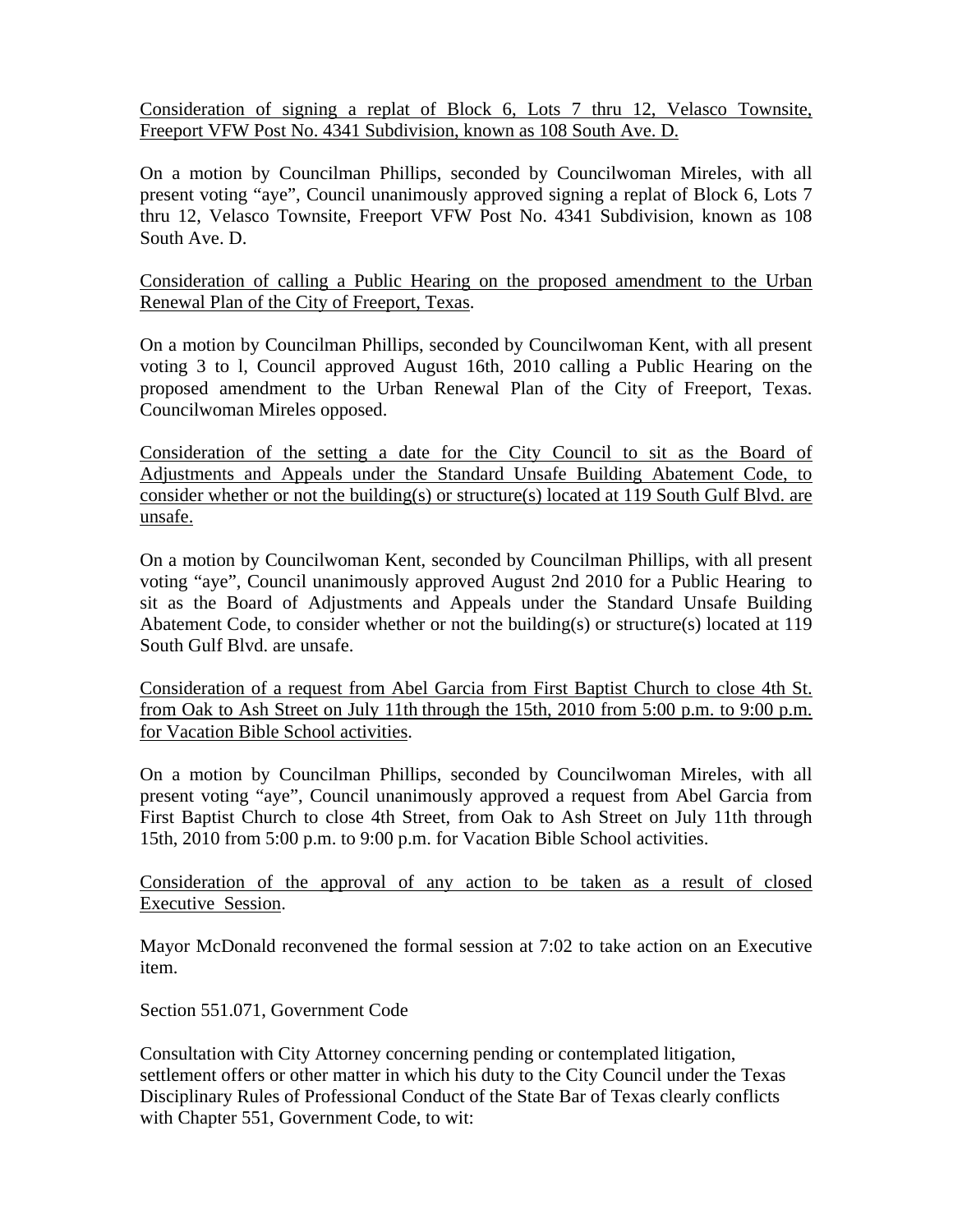• Civil Action No. 3:00-cv-00098: Richard Steven Miller, Vincent Garcia, John R. Newton, Abby Webster, and Kristy Lynn Mercado.

On a motion by Councilman Phillips, seconded by Councilwoman Mireles, with all present voting "aye", Council approved to settle the lawsuit for the sum of \$100,000.00 inclusive of attorney fees, back pay, and other associated expenses.

Mayor McDonald opened the Work Session at 6:13 p.m.

# **Work Session:**

Report from Jerry Meeks of Veolia Water on the 2009 Annual Drinking Water Quality Report.

Jerry Meeks discussed the 2009 Annual Drinking Water Quality Report. The residents in the City were mailed a Consumer Confidence Report. He asked council and the audience if they had any questions or comments. Councilwoman Mireles asked who did the testing for the City. Jerry Meeks answered "the state". The tests showed no iron in the water and it meets the state's standards.

Mayor McDonald closed the Work Session and Opened the Executive Session at 6:15 p.m.

### **Executive Session:**

### Section 551.071, Government Code

Consultation with City Attorney concerning pending or contemplated litigation, settlement offers or other matter in which his duty to the City Council under the Texas Disciplinary Rules of Professional Conduct of the State Bar of Texas clearly conflicts with Chapter 551, Government Code, to wit:

- Civil Action No. 3:00-cv-00098: Richard Steven Miller, Vincent Garcia, John R. Newton, Abby Webster, and Kristy Lynn Mercado. (action taken)
- Discuss legal qualifications for members of the Planning Commission. (no action taken)

### Section 551.074, Government Code

Deliberations concerning the appointment, employment, evaluation, reassignment, duties, discipline or dismissal of a public officer or employee or to hear a complaint or charge against an officer or employee, to wit:

• City Attorney (no action taken)